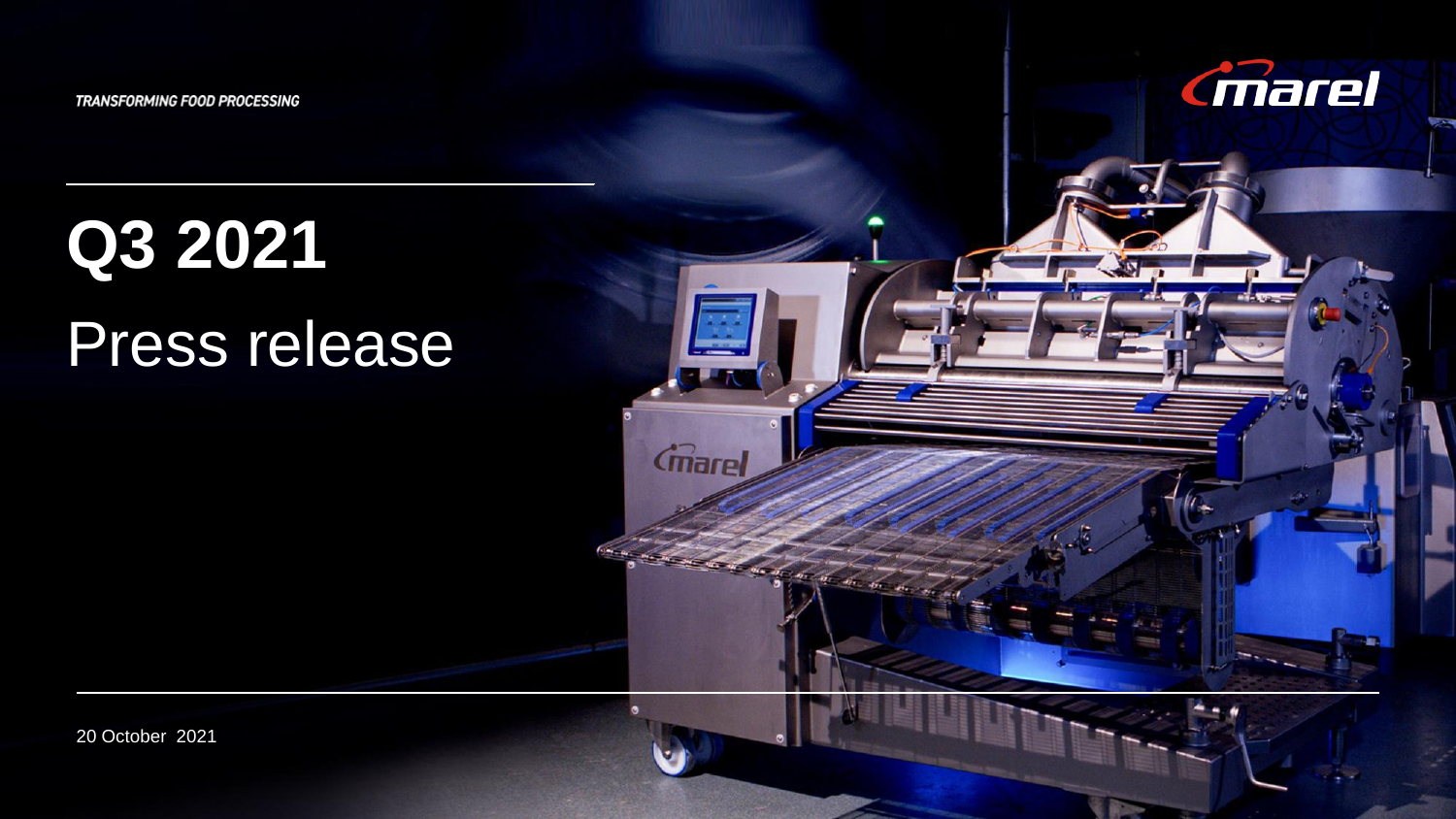

### **Q3 2021 – Strong order momentum, ensuring good customer delivery at higher costs**

#### **EXECUTIVE SUMMARY**

#### **Financial highlights Q3 2021**

- **Strong orders received leading to a healthy order book. Strong quarter for poultry and fish, while softer for the meat industry.**
- **Stepping up market coverage, innovation and infrastructure initiatives ahead of the growth curve resulting in higher operating expenses.**
- **Full focus on customer delivery, margin pressure continues due to supply chain and logistics costs. Prices raised by 4-6% in Q3 on new orders that will partly offset increased costs.**
- **Strategic inventory step-up tying up capital. Operational cash flow before inventory buildup at healthy level.**
- Orders received were EUR 360.6m (3Q20: 282.5m).
- The order book was EUR 527.8m (3Q20: 434.3m).
- Revenues were EUR 331.9m (3Q20: 287.2m).
- EBIT<sup>1</sup> was EUR 36.0m (3Q20: 44.1m), translating to an EBIT<sup>1</sup> margin of 10.8% (3Q20: 15.4%).
- Net result was EUR 23.2m (3Q20: 29.4m).
- Basic earnings per share (EPS) were EUR 3.10 cents (3Q20: 3.93 cents).
- Cash flow from operating activities before interest and tax was EUR 19.7m (3Q20: 54.1m). Strategic inventory buildup of EUR 26m in the quarter. Free cash flow was EUR 0.1m.
- Net debt/EBITDA was 0.9x at the end of September (2Q21: 0.8x, 3Q20: 0.5x).

#### **Financial highlights 9M 2021**

- Orders received were EUR 1,101.3m (9M20: 914.4m).
- Revenues were EUR 993.4m (9M20: 894.5m).
- $EBIT<sup>1</sup>$  was EUR 112.6m (9M20: 114.5m), translating to an EBIT<sup>1</sup> margin of 11.3% (9M20: 12.8%).
- Net result was EUR 67.7m (9M20: 73.5m).
- Basic earnings per share (EPS) were EUR 9.05 cents (9M20: 9.75 cents).
- Cash flow from operating activities before interest and tax in the first nine months was EUR 157.8m (9M20: 178.7m). Free cash flow 9M21 at EUR 100.2m (9M20: 122.8M).

#### **Arni Oddur Thordarson, CEO of Marel commented:**

*"The food value chain is under transformation with focus on automation, robotics technology and digital solutions that support sustainable food processing. The pandemic has made a seismic and permanent mark on our value chain. With social distancing becoming more common in the workplace, automation and connected solutions can ensure more consistency and quality in food production. Marel is playing a pivotal role in this transformation with focus on continued innovation and introduction of pioneering solutions that bolster our customers' competitiveness, allowing for more agility and flexibility to cater to changing consumer demands across the various market channels such as e-commerce, food service or traditional supermarkets.*

*For three sequential quarters, we have delivered orders received at new levels. Orders in Q3 were EUR 361 million and orders in the first 9 months were up 20% compared to the same period last year. The demand for highly automated and digital solutions has never clearer. The momentum was especially strong in the poultry and salmon industries in the quarter, where robotics, cutting and sensor technologies were increasingly sold alongside our overarching digital solutions. The pipeline continues to build up across all industries in various geographies, and we remain positive for the outlook ahead.*

*We have been navigating relatively well through the pandemic and its aftermath of significant challenges relating to supply chain, logistics and price inflation. Our focus has been on continued innovation, scaling up ahead of the growth curve, increasing our market coverage, securing orders and ensuring customer deliveries. Revenues in Q3 were EUR 332m with operating profits of 11%, well below historical levels. To partly offset higher costs, we raised prices of 4-6% at the end of the quarter, and used our strong balance sheet to mitigate supply chain challenges. Operational cash flow year-to-date is robust despite significant inventory buildup.*

*Based on the strong orders received and favorable industry and product mix, we are targeting a step-up in volume and operational profits in coming quarters and remain firmly committed to our mid-term targets for year-end 2023 of 16% EBIT."*

#### **KEY FIGURES** (EUR m)

| 3Q21<br>331.9 | 3Q20<br>287.2  |       | $\triangle$ YoY As per financial statements<br>15.6% Revenues | 9M21<br>993.4   | 9M20<br>894.5 | $\Delta$ YoY<br>11.1% |
|---------------|----------------|-------|---------------------------------------------------------------|-----------------|---------------|-----------------------|
| 123.2         | 112.5          |       | 9.5% Gross profit                                             | 366.2           | 334.0         | 9.6%                  |
| 37.1%         | 39.2%          |       | Gross profit as a % of revenues                               | 36.9%           | 37.3%         |                       |
| 36.0          | 44.1           |       | -18.4% Adjusted result from operations (Adjusted EBIT)        | 112.6           | 114.5         | $-1.7%$               |
| 10.8%         | 15.4%          |       | $EBIT1$ as a % of revenues                                    | 11.3%           | 12.8%         |                       |
| 48.0          | 55.7           |       | -13.8% EBITDA                                                 | 145.1           | 150.2         | $-3.4%$               |
| 14.5%         | 19.4%          |       | EBITDA as a % of revenues                                     | 14.6%           | 16.8%         |                       |
| (4.6)         | (2.7)          |       | 70.4% Non-IFRS adjustments                                    | (18.1)          | (7.9)         | 129.1%                |
| 31.4          | 41.4           |       | -24.2% Result from operations (EBIT)                          | 94.5            | 106.6         | $-11.4%$              |
| 9.5%          | 14.4%          |       | EBIT as a % of revenues                                       | 9.5%            | 11.9%         |                       |
|               |                |       |                                                               |                 |               |                       |
| 23.2          | 29.4           |       | -21.1% Net result                                             | 67.7            | 73.5          | $-7.9%$               |
| 7.0%<br>360.6 | 10.2%<br>282.5 | 27.6% | Net result as a % of revenues<br><b>Orders Received</b>       | 6.8%<br>1,101.3 | 8.2%<br>914.4 | 20.4%                 |
| 527.8         | 434.3          |       | Order Book <sup>2</sup>                                       | 527.8           | 434.3         | 21.5%                 |
|               |                |       |                                                               |                 |               |                       |
| 3Q21          | 3Q20           |       | <b>Cash flows</b>                                             | 9M21            | 9M20          |                       |
|               |                |       | Cash generated from operating activities,                     |                 |               |                       |
| 19.7          | 54.1           |       | before interest & tax                                         | 157.8           | 178.7         |                       |
| 10.4          | 49.8           |       | Net cash from (to) operating activities                       | 132.6           | 147.2         |                       |
| (12.7)        | (15.2)         |       | Investing activities                                          | (65.1)          | (36.0)        |                       |
| (18.2)        | (108.1)        |       | Financing activities                                          | (85.2)          | (330.3)       |                       |
| (20.5)        | (73.5)         |       | Net cash flow                                                 | (17.7)          | (219.1)       |                       |
|               |                |       |                                                               | 30/09           | 31/12         |                       |
|               |                |       | <b>Financial position</b>                                     | 2021            | 2020          |                       |
|               |                |       | Net Debt (Including Lease liabilities)                        | 186.6           | 205.2         |                       |
|               |                |       | Operational working capital <sup>3</sup>                      | 89.0            | 78.9          |                       |
|               |                |       |                                                               |                 |               |                       |
|               |                |       |                                                               |                 |               |                       |
|               |                |       | <b>Key ratios</b>                                             | <b>9M21</b>     | 9M20          |                       |
|               |                |       | Current ratio                                                 | 1.0             | 1.0           |                       |
|               |                |       | Quick ratio                                                   | 0.6             | 0.6           |                       |
|               |                |       | Return on equity <sup>4</sup>                                 | 9.3%            | 10.5%         |                       |
|               |                |       | Leverage <sup>5</sup>                                         | 0.9             | 0.5           |                       |
|               |                |       | Number of outstanding shares (millions)                       | 754.0           | 747.9         |                       |
|               |                |       | Market capitalization in EUR billion based on                 | 4.6             | 3.2           |                       |
|               |                |       | Basic earnings per share in EUR cents                         | 9.05            | 9.75          |                       |

Note: 1 Operating income adjusted for PPA related costs, including depreciation and amortization, and as of Q4 2020, acquisition related costs. <sup>2</sup> Including acquired order book of Curio and PMJ of EUR 4.2m Condensed Consolidated Interim Financial Statements Q3 2021 / 20 October 2021 in 1Q21. 3 Trade receivables, inventories, net contract assets & contract liabilities, trade payables. 4 Net result (annualized) / average of to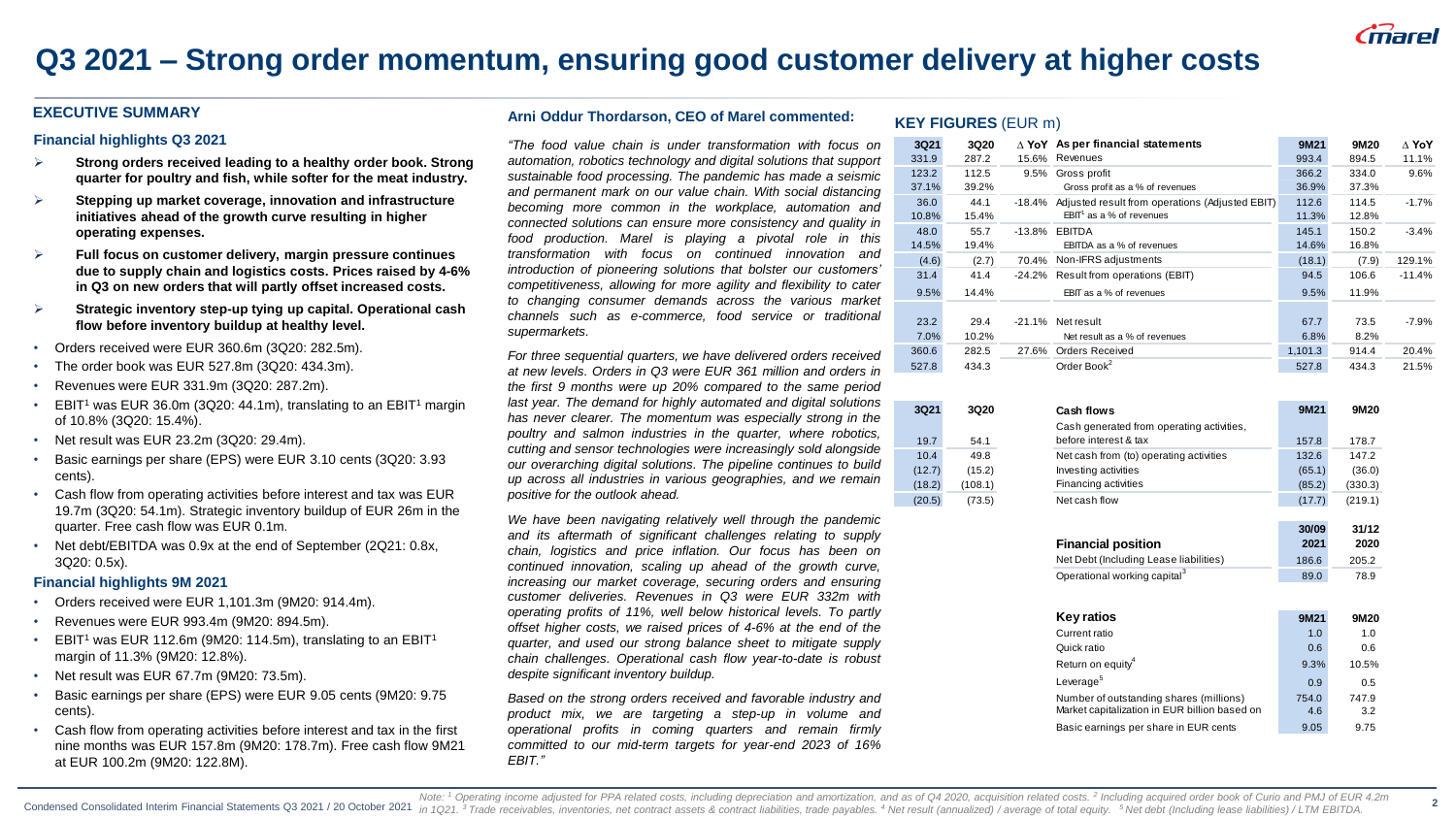

# **FINANCIAL PERFORMANCE**

#### **Orders received in 9M21 up 20% year-on-year, three sequential quarters of strong orders in Q1-Q3**

- Orders received in 3Q21 of EUR 360.6m, with strong orders in the fish and poultry industries, while orders in the meat industry were softer.
- Strong first nine months of the year with combined orders received of EUR 1,101.3m in 9M21, up 20.4% from EUR 914.4m in 9M20.
- M&A continues to stimulate organic growth and accelerate the innovation roadmap. In the quarter, Marel secured important orders where a broader product portfolio following recent acquisitions of TREIF (meat and other), Curio (fish) and PMJ (poultry) were key.
- Strong momentum in sales of standard equipment and lines with retail and food service market picking up. In line with previously stated trends there is rising demand for more automation due to labor challenges, as well as consumer-ready products on the back of dynamic shifts in consumer behavior.
- Marel has stepped up market coverage and continues to innovate in partnership with its customers, resulting in recently launched revolutionary solutions in consumer-ready products.
- The pipeline for large greenfields and modernization projects is building up in all industries across all processing stages.

### **A strong order book and a book-to-bill ratio of 1.09 in the quarter**

- The order book at end of September was EUR 527.8m, up 21.5% compared to EUR 434.3m in 3Q20 (2Q21: 499.1m,), representing 39.5% of 12-month trailing revenues.
- The book-to-bill ratio in the quarter was 1.09, compared to an average of 1.04 in the past four quarters (3Q20-2Q21).
- Greenfields, such as large equipment orders, and projects with longer lead times constitute the vast majority of the order book while services, spares and standard equipment have shorter lead times and run faster through the order book.

#### **Revenues of EUR 331.9m with 40% solid recurring aftermarket revenues**

- Revenues were EUR 331.9m in 3Q21, up by 15.6% YoY, split almost evenly between organic and acquired growth.
- Aftermarket, comprising of services and spare parts, represented 40% of total revenues in the quarter (2Q21: 40%, 3Q20: 41%).
- A record quarter in spare part deliveries, full focus on strengthening the spare parts delivery model and shortening lead times.

#### **Continued margin pressures due to supply chain and logistics costs of delivering the right quality at the right time to customers**

- Gross profit margin was 37.1% in the quarter (3Q20: 39.2%) and gross profit was EUR 123.2m (3Q20: 112.5m).
- Marel's highest priority remains to deliver to our customers the right quality, at the right time. In Q3 2021, Marel has been impacted by an imbalance between supply and demand for electronic components and raw materials, resulting in an increase in prices and delivery times. It is expected that supply chain and logistics challenges will continue to have an impact on Marel's operations.
- Price increases of 4-6% on new orders implemented in Q3 that will partly offset increased costs.
- Continued investment to transform spare parts handling with focus on investments in fulfillment centers and digitizing and automating the end-to-end parts handling to ensure shorter lead times.
- Sales and marketing (S&M) costs were at a level of 13.4% of revenues and reflect the step up in market coverage in line with plans to leverage global reach and digital solutions to drive organic growth.
- Travel for customer visits on the rise as restrictions are lifted, focus on maintaining cost efficiencies from new ways of working.
- General administrative (G&A) costs were 6.9% of revenues, and innovation cost was at the 6% strategic level.
- A new shared services platform in Poland launched in October, one of several ongoing initiatives for standardization and aligned ways of working, and will support YE23 targets aimed to lower G&A costs.
- Marel does not adjust results for non-recurring costs, except for PPA and acquisition related costs.



### **REVENUES AND ADJUSTED EBIT<sup>1</sup>**





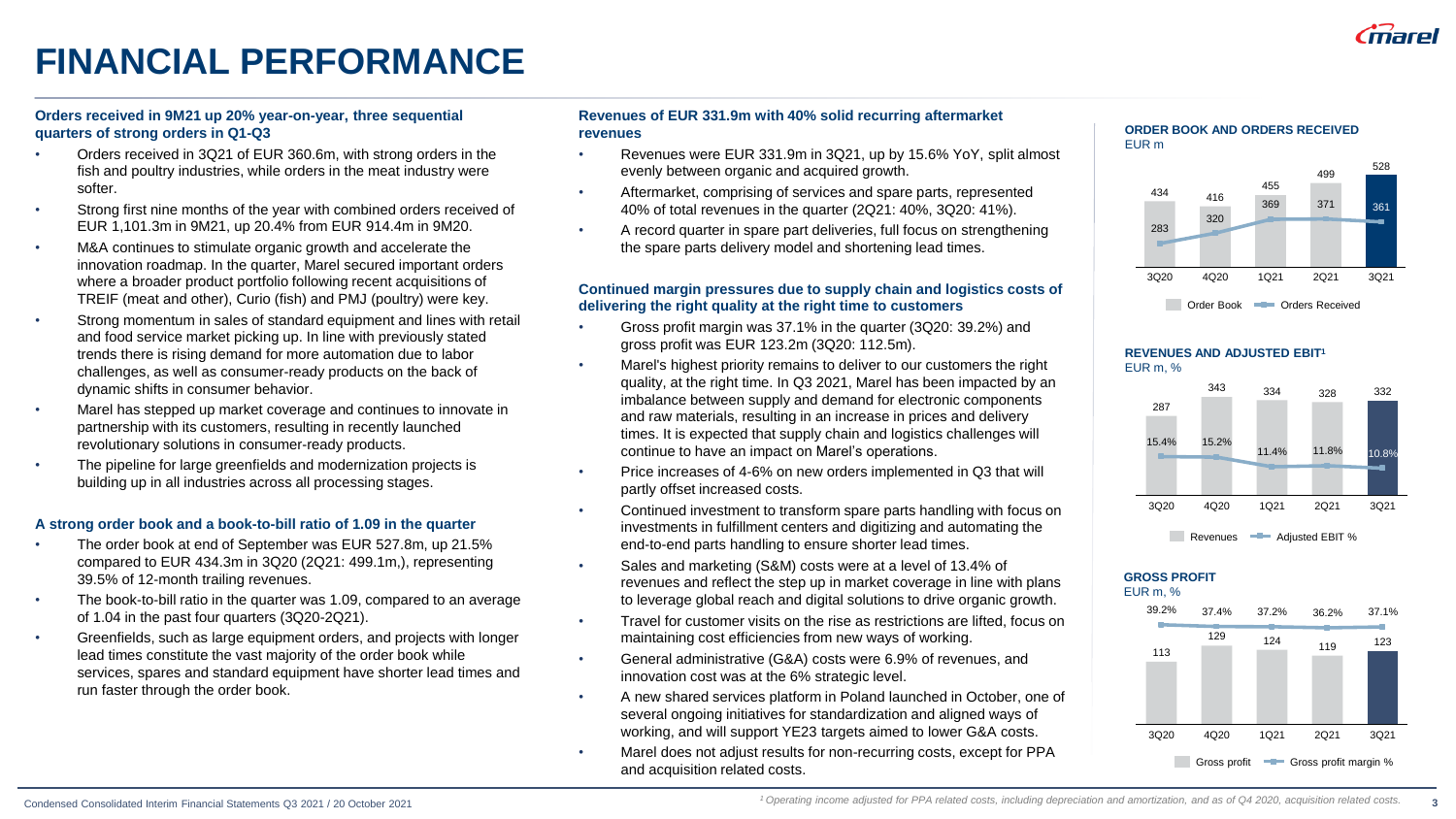# **FINANCIAL PERFORMANCE**

#### **Continued focus on EBIT margin expansion**

- $EBIT<sup>1</sup>$  was EUR 36.0m (2Q21: 38.6m, 3Q20: 44.1m), translating to an EBIT<sup>1</sup> margin in the quarter of 10.8% (2Q21: 11.8%, 3Q20: 15.4%).
- Strong orders received in the poultry industry for the last two quarters supporting stronger volume and improved industry mix in coming quarters.
- Management continues to target medium and long-term EBIT margin expansion for Marel Meat and Marel Fish.
- Ahead of the growth curve, Marel stepped up market coverage and undertook important initiatives to create more agility and flexibility of operations.
- Marel is committed to the mid-term targets to achieve gross profit of 40%, SG&A of 18% and maintain the innovation investment at the 6% strategic level by year-end 2023.

#### **Solid cash flow over the year, strategic inventory buildup tying up capital and cash flow in Q3**

- Strong cash generation supports continued significant investments in innovation, infrastructure and strategic inventory buildup.
- Operational cash flow was EUR 157.8m for the first nine months, significant inventory buildup over the same period of EUR 51.9m.
- Operational cash flow in the quarter before inventory buildup at healthy level. To ensure timely delivery of equipment and spare parts to customers, additional EUR 26.3m of inventory was added in 3Q21, mainly in production parts and spare parts, using the strong balance sheet to mitigate supply chain challenges.
- Free cash flow 9M21 is EUR 100.2m (9M20: 122.8m), in 3Q21 the free cash flow was EUR 0.1m (3Q20: 36.6m).

### **Strong financial position to support the 2017-2026 growth strategy**

- Leverage was 0.9x at the end of 3Q21 (2Q21: 0.8x), well below the targeted capital structure of 2-3x.
- Committed liquidity of EUR 674.3m at the end of September, including fully committed all-senior funding in place until 2025.
- The strong financial position enables continued investment and will facilitate future strategic moves in the ongoing industry consolidation wave, in line with the company's 2017-2026 growth strategy.

#### **Investments to support organic and strategic growth**

- To best serve customer needs and capture growth opportunities from changing market dynamics, capital expenditure is expected to increase by 200bp over the next four years.
- Marel is a trusted maintenance partner and a key focus going forward is on automating and digitizing the end-to-end spare parts handling to ensure shorter lead times and adapt to a changing mix in the order book.
- Important initiatives identified, e.g. stepping up market coverage in growth markets, innovation investments in digital solutions, and improvement projects to streamline the backend, as well as automating and digitizing the manufacturing platform, supply chain and aftermarket.

#### **Marel invites you to its 2021 Capital Markets Day 360° mini-series of virtual events**

- Marel's 2021 Capital Markets Day will be a series of virtual events and podcasts that will provide a 360° view of Marel, our innovative food processing solutions, global reach, and the passionate Marel team worldwide driving the EUR 1.2 billion Marel engine.
- The 360° mini-series consists of a virtual site visit to Marel in Iceland and four virtual events centered on four key themes in Marel's unique equity story and the future of food processing.
- The virtual events will run for up to 90 minutes, starting at 2pm GMT (3pm CET). They will feature presentations from a range of speakers and a live Q&A panel, so make sure to save the dates:
	- 7 October: Virtual site visit to Marel in Iceland *(recording available on marel.com/ir)*
	- 11 November: Growth
	- 18 November: Global reach
	- 2 December: Digitalization
	- 9 December: Sustainability







#### **REVENUES BY GEOGRAPHY**

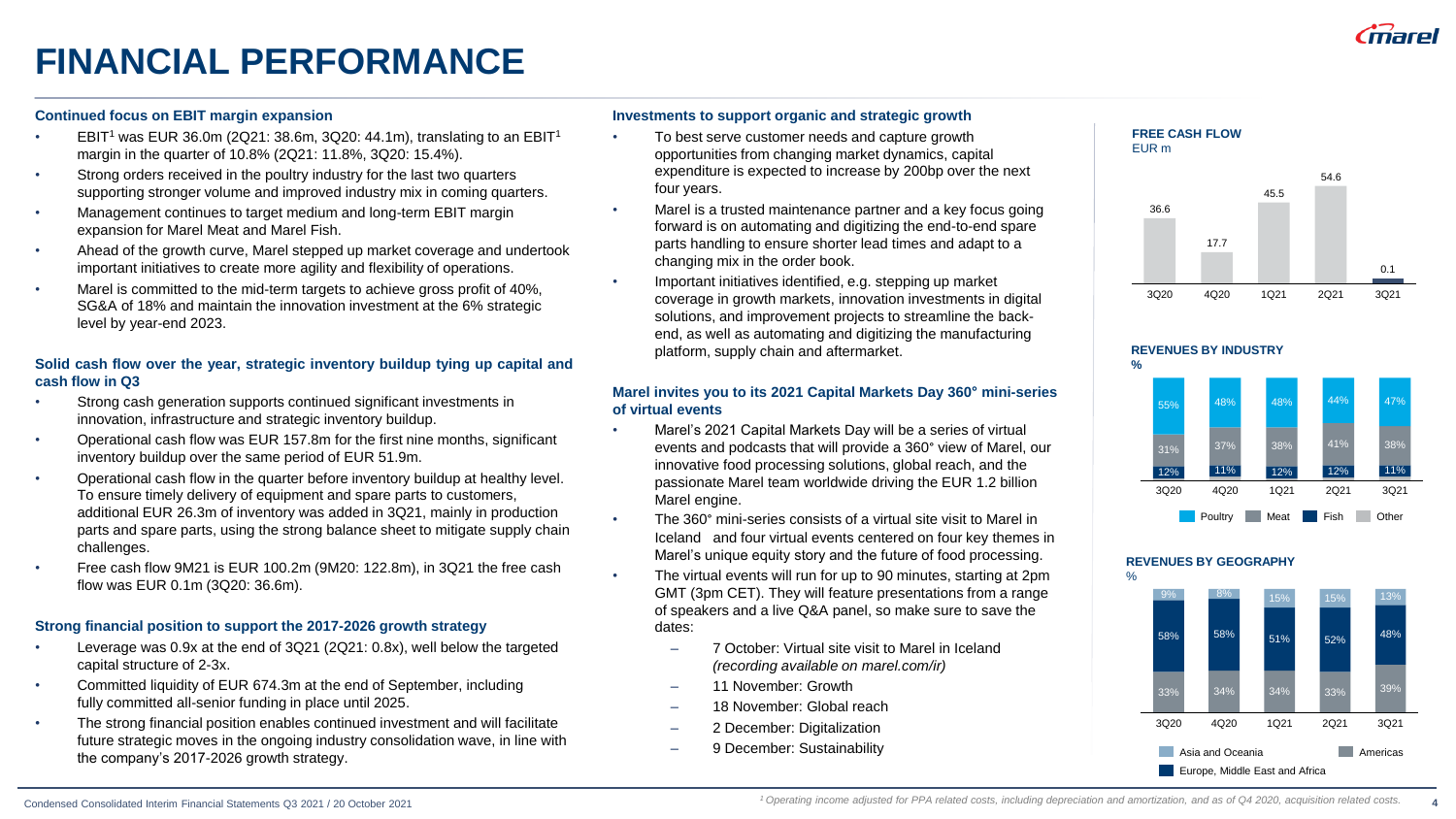## **INDUSTRY PERFORMANCE**

### **MAREL POULTRY MAREL MEAT MAREL FISH**



- *Full-line offering* with one of the largest installed bases worldwide, focusing on roll-out of innovative products and market penetration through cross-selling of secondary and further processing solutions. Recent bolt-on acquisition of PMJ fueling organic growth in terms of new sales into the duck market.
- *Orders received* for Marel Poultry were strong in the last two quarters and pipeline remains strong, supporting stronger volume going forward with a good product mix. Marel Poultry secured a major order from Aurora, the third biggest food processor company in LATAM, focused on modernization, optimization and digitalization to improve end-to-end traceability, nutrition and product quality.
- *Revenues* in 3Q21 for Marel Poultry were EUR 155.4m, with 459.6 in revenues for 9M21.
- *EBIT in 3Q21* was EUR 21.3m (3Q20: 33.3m) and the EBIT margin was 13.7% (3Q20: 21.1%).
- On the back of a stronger order book and pipeline, volume will continue to increase with foreseen more favorable mix, resulting in higher operating profits.

**3Q21: 47% of total revenues with 13.7% EBIT<sup>1</sup> margin 3Q21: 38% of total revenues with 8.6% EBIT<sup>1</sup> margin 3Q21: 11% of total revenues with 6.6% EBIT<sup>1</sup> margin**



| 3Q21  | 3Q20 | Change |                         | 9M21  | 9M20  | Change |
|-------|------|--------|-------------------------|-------|-------|--------|
| 124.5 | 90.1 | 38.2%  | Revenues                | 385.1 | 291.1 | 32.3%  |
| 10.7  | 7.6  | 40.8%  | <b>EBIT'</b>            | 37.5  | 20.8  | 80.3%  |
| 8.6%  | 8.4% |        | EBIT as a % of revenues | 9.7%  | 7.1%  |        |

- *Full-line offering* with focus on strong product development, increased standardization, modularization, market penetration and further cross- and upselling.
- *M&A*: Acquisitions stimulating organic growth and accelerating the innovation roadmap by transferring technology across industries. TREIF acquisition already resulting in more project wins, leveraging on both TREIF's and Marel's customer base and complimentary product portfolio.
- *Orders received* in 3Q21 for Marel Meat were softer than in previous quarters. Significant volatility in meat prices in different geographies changed the composition of orders and affected timing of investment decisions. The need for automation has never been clearer and the pipeline shows good opportunities in all regions and expectation of higher conversion of pipeline into orders in coming quarters.
- *Revenues* in 3Q21 for Marel Meat were EUR 124.5m, up by 38.2% YoY (3Q20: 90.1m).
- *EBIT* in 3Q21 was EUR 10.7m (3Q20: 7.6m) and EBIT margin of 8.6% (3Q20: 8.4%), colored by lower volume QoQ (2Q21: 17.0m, 12.6%).
- Management continues to target medium and long-term EBIT margin expansion for Marel Meat, through focus on cross-and upselling, accelerated market coverage in key growth markets and operational improvement initiatives.



| 3021 | 3Q20 | Change |                          | 9M21  | 9M20  | Change   |
|------|------|--------|--------------------------|-------|-------|----------|
| 37.7 | 33.0 | 14.2%  | Revenues                 | 115.4 | 113.4 | 1.8%     |
| 2.5  | 2.5  | 0.0%   | <b>FBIT'</b>             | 7.0   | 8.1   | $-13.6%$ |
| 6.6% | 7.6% |        | EBIT' as a % of revenues | 6.1%  | 7.1%  |          |

- *Objective to reach full-line offering* across farmed and wild whitefish and salmon through continued focus on innovation and M&A.
- *M&A:* Agreement to acquire Valka announced in 3Q21, pending anti-trust and other customary closing conditions. Curio acquisition consolidated as of 4 Jan 2021. Salmon primary processing offering solidified through the strategic partnership with Stranda and 40% acquisition of their shares.
- Innovation roadmap accelerated to close certain application gaps to reach full-line offering for both salmon, as well as wild and farmed whitefish.
- *Orders received* in 3Q21 for Marel Fish were solid. Strong pipeline for both small and medium-sized projects. Q4 started on a strong note in the fish industry with key large projects secured.
- *Revenues* for Marel Fish in 3Q21 were EUR 37.7m (3Q20: 33.0m).
- *EBIT* in 3Q21 was EUR 2.5m (3Q20: 2.5m) and the EBIT margin was 6.6% (3Q20: 7.6%), higher volume is needed to deliver sufficient margin improvement.
- Management continues to target medium and long-term EBIT margin expansion for Marel Fish.

**5** Condensed Consolidated Interim Financial Statements Q3 2021 / 20 October 2021 20 20 Comber 2021 20 20 Comber 2021 20 Developme adjusted for PPA related costs, including depreciation and amortization, and as of Q4 2020, acq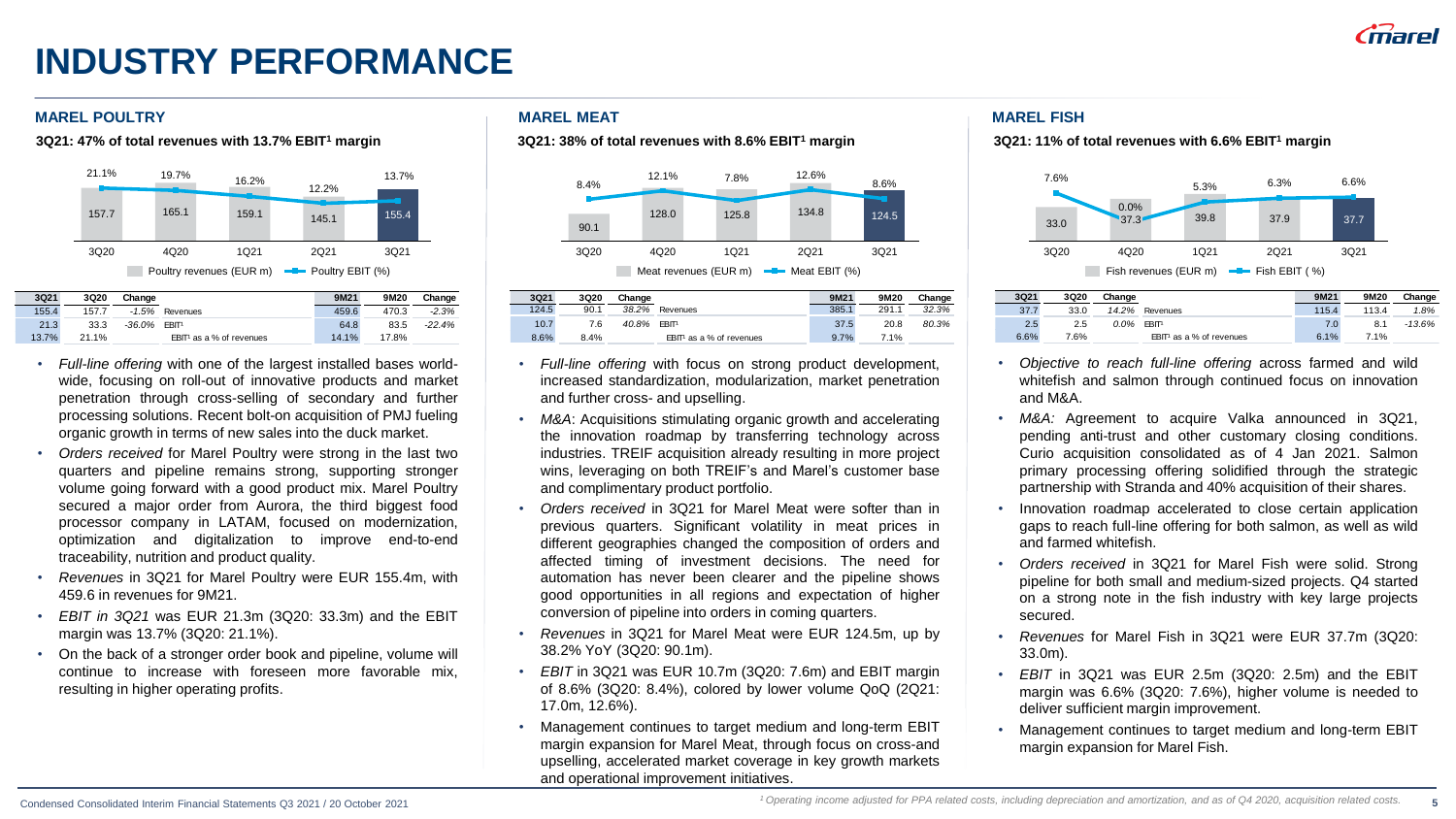### **9M21 KEY FIGURES & OUTLOOK**



#### **Outlook**

- Market conditions have been challenging due to geopolitical uncertainty and the ongoing COVID-19 pandemic. Marel enjoys a balanced exposure to global economies and local markets through its global reach, innovative product portfolio and diversified business mix. At the moment it is not known what the full economic impact of COVID-19 will be on Marel in 2021.
- Marel is committed to achieve its mid- and long-term growth targets. Our strategic mid-term targets are to achieve gross profit around 40%, SG&A of around 18% and Innovation at the 6% strategic level by year-end 2023.
- In the period 2017-2026, Marel is targeting 12% average annual revenue growth through market penetration and innovation, complemented by strategic partnerships and acquisitions.
	- Marel's management expects average annual market growth of 4-6% in the long term. Marel aims to grow organically faster than the market, driven by innovation and growing market penetration.
	- Maintaining solid operational performance and strong cash flow is expected to support 5-7% revenues growth on average by acquisition.
	- Marel's management expects basic EPS to grow faster than revenues.
- Growth is not expected to be linear but based on opportunities and economic fluctuations. Operational results may vary from quarter to quarter due to general economic developments, fluctuations in orders received and timing of deliveries of larger systems.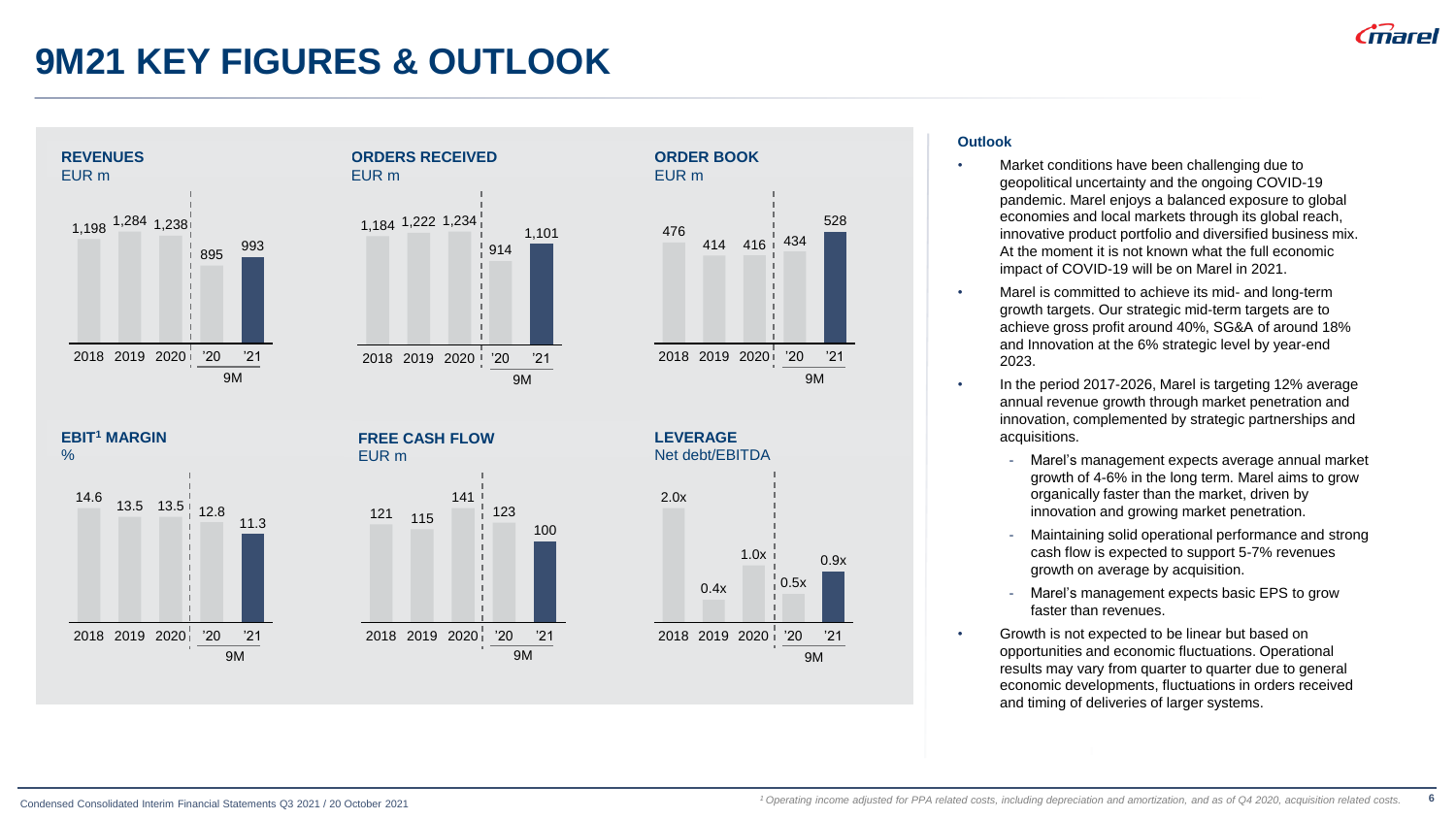## **INVESTOR RELATIONS**

#### **Virtual investor meeting and live webcast/conference call 21 October 2021**

On Thursday 21 October 2021, at 8:30 am GMT (10:30 am CET), Marel will host a virtual investor meeting where CEO Arni Oddur Thordarson and CFO Linda Jonsdottir will give an overview of the financial results and operational highlights in the third quarter.

The virtual meeting will be webcast live on [marel.com/webcast](http://www.marel.com/webcast) and a recording will be available after the meeting on [marel.com/ir.](https://marel.com/ir)

### **Conference call**

Members of the investment community can join the conference call at:

- IS: +354 800 7437 (PIN 58395655#)
- NL: +31 10 712 9162
- UK: +44 33 3300 9267
- US: +1 631 913 1422 (PIN 58395655#)

#### **UPCOMING INVESTOR EVENTS IN 2021**

- Marel 360° Capital Markets Day Growth 11 Nov
- Marel 360° Capital Markets Day Global Reach 18 Nov
- Marel 360° Capital Markets Day Digitalization 2 Dec
- Marel 360° Capital Markets Day Sustainability 9 Dec
- Berenberg European Conference Pennyhill, 9 Dec
- ING Benelux Conference New York, 9 Dec

For the latest events and roadshow calendar please visit [www.marel.com/ir](http://www.marel.com/ir)

#### **UPCOMING TRADE SHOWS AND EVENTS IN 2021**

- SIFA in Paris, France, 16-18 Nov
- CFIA in Lyon, France, 16-18 Nov
- Poultry ShowHow Online event, 18 Nov
- Congreso Nacional Avicola in Medellin, Colombia, 24-26 Nov
- International Fish Congress & Expo in Foz Do Iguacu, Brazil, 24-26 Nov

#### **FINANCIAL CALENDAR**

- Marel will publish its financial results according to the below financial calendar:
	- 4Q21: 2 February 2022
- Financial results will be disclosed and published after market closing of both Nasdaq Iceland and Euronext Amsterdam.

### **CONTACT US**

**Tinna Molphy** Director of Investor Relations

**Marino Thor Jakobsson** Investor Relations

#### **Drofn Farestveit** Investor Relations

IR@marel.com

+354 563 8001

@Marel\_IR and \$MAREL

### **DISCLAIMERS**

#### **Forward-looking statements**

Statements in this press release that are not based on historical facts are forwardlooking statements. Although such statements are based on management's current estimates and expectations, forward-looking statements are inherently uncertain. We therefore caution the reader that there are a variety of factors that could cause business conditions and results to differ materially from what is contained in our forward-looking statements, and that we do not undertake to update any forwardlooking statements. All forward-looking statements are qualified in their entirety by this cautionary statement.

#### **Market share data**

Statements regarding market share, including those regarding Marel's competitive position, are based on outside sources such as research institutes, industry and dealer panels in combination with management estimates. Where information is not yet available to Marel, those statements may also be based on estimates and projections prepared by outside sources or management. Rankings are based on sales unless otherwise stated.